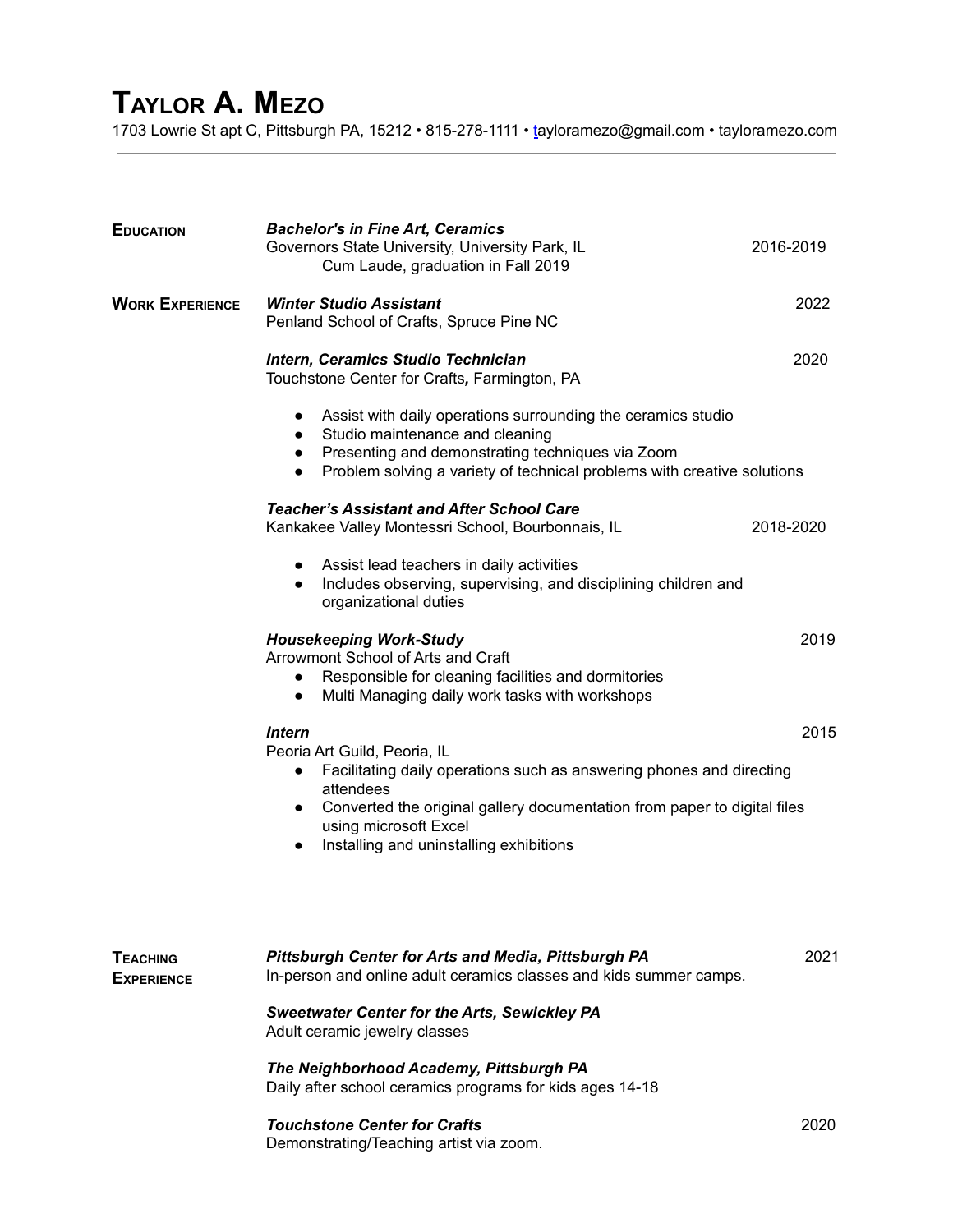## **RESIDENCIES**

| <b>Winter Resident</b><br>Penland School of Craft, Spruce Pine NC                                         | Jan 2020 |
|-----------------------------------------------------------------------------------------------------------|----------|
| <b>Short Term Resident Artist</b><br>Feb 2020<br>Peters Valley School of Craft, Sussex County NJ          | Feb 2020 |
| <b>Spring Pentaculum (Cancelled due to Covid-19)</b><br>Arrowmont School of Arts and Craft, Gatlinburg TN | May 2020 |
| <b>Resident Artist</b><br>Pittsburgh Center for Arts and Media, Pittsburgh PA                             | 2020-21  |
| <b>Short Term Resident Artist (Rescheduled due to Covid-19)</b><br>Red Lodge Clay Center, Red Lodge MT    | Feb 2022 |

| <b>GROUP / INVITED</b><br><b>ARTIST / SOLO</b><br><b>EXHIBITION RECORD</b> | Queer & Dear<br>Group exhibition of queer ceramic artist at Saltstone Ceramics, Seattle WA                                           | 2021 |
|----------------------------------------------------------------------------|--------------------------------------------------------------------------------------------------------------------------------------|------|
|                                                                            | Design, Form, & Function<br>Invited Artist, Exhibition at McCord Gallery in Palos Park IL                                            |      |
|                                                                            | <b>The Tropic of Color</b><br>Invited Artist, Exhibition at Vestige Gallery in Pittsburgh PA                                         |      |
|                                                                            | <b>Gentle Geometry</b><br>Solo Exhibition at the Pittsburgh Center for Arts and Media                                                |      |
|                                                                            | <b>Open House Exhibition</b><br>Group Exhibition at Touchstone Center for Crafts, Farmington PA                                      | 2020 |
|                                                                            | Alone Together, A Miniature Group "Solo" Exhibition<br>Group exhibition featuring solo cups at Little Library Gallery, Farmington PA |      |
|                                                                            | <b>Print on Clay</b><br>Group Exhibition at the GSU Visual Arts Gallery, University Park IL                                          | 2019 |
|                                                                            | <b>Workstudy Exhibition</b><br>Group exhibition at the Arrowmont Studios Gallery, Gatlinburg TN                                      |      |
| <b>JURIED EXHIBITION</b><br><b>RECORD</b>                                  | <b>Small Favors</b><br>The Clay Studio, Philadelphia PA                                                                              | 2021 |
|                                                                            | <b>Craftforms 2021</b><br>Wayne Art Center, Wayne PA                                                                                 |      |

*Hella Cups*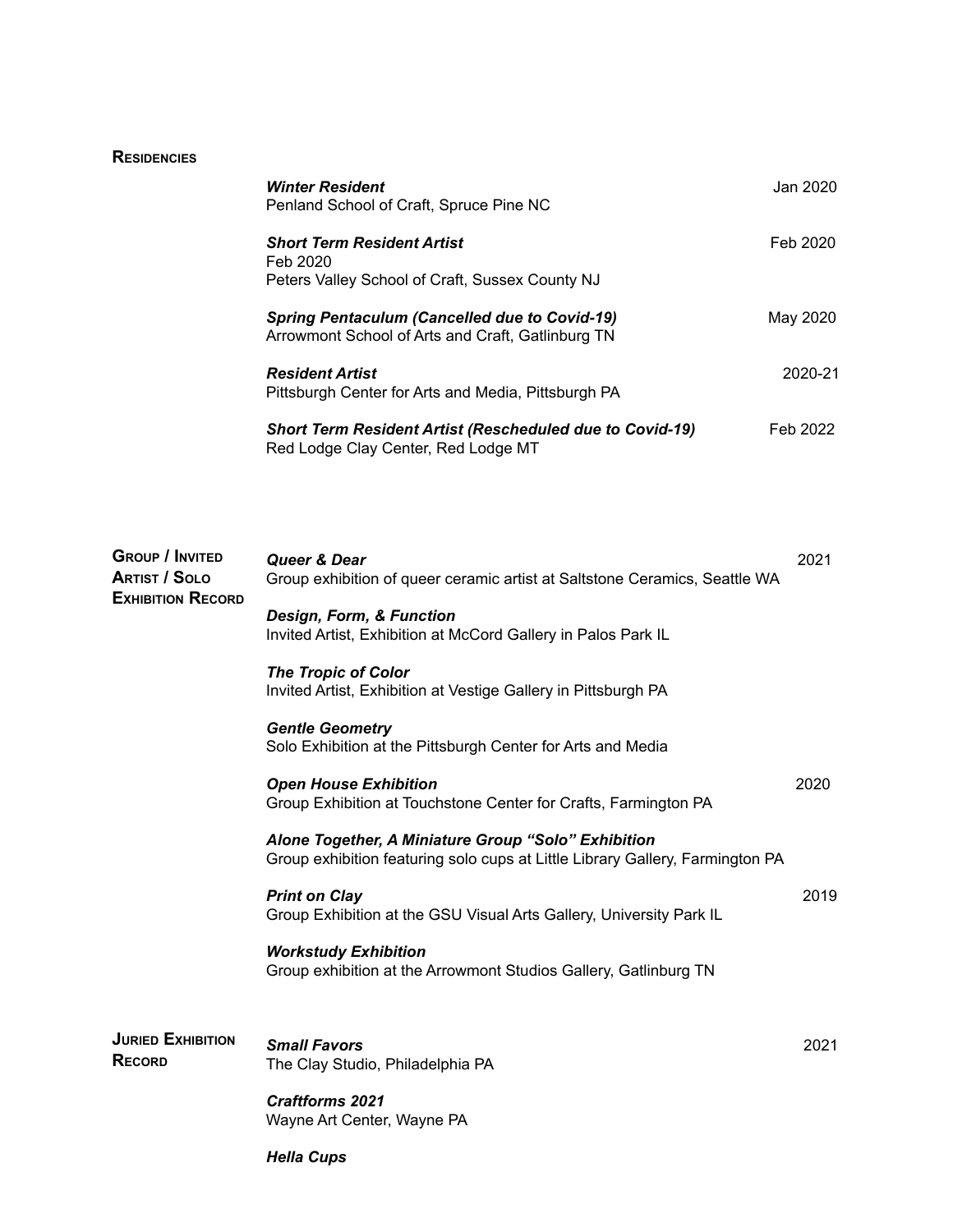Applied Contemporary, Oakland CA

## *Strictly Functional Pottery National*

Lancaster Museum of Art, Lancaster PA

*Juried National VI* Red Lodge Clay Center, Red Lodge MT

*Annual Spring Show* Erie Museum of Art, Erie PA

*Hand to Mouth* Sweetwater Center for the Arts, Sewickley PA

*SIP A Ceramic Cup Show* 2020 Juried Exhibition, Savannah Clay Community, Savannah GA

*Last Call V* Juried Exhibition, Companion Gallery, Humboldt TN

*6th Annual Dirty South Cup Competition* RIver Oaks Square Art Center, Alexandria LA

*delecTABLE 2020: The Fine Art of Dining* Art Students League of Denver, CO

*Kansas City Teabowl National* KC Clay Guild, Kansas City MO

*Lip Service* Saratoga Clay Arts Center, Schuylerville NY

*Kansas City Teabowl National* 2019 Juried Exhibition, KC Clay Guild, Kansas City MO

## *Drink 2*

Juried Exhibition, Silpe Gallery at University of Hartford, West Hartford CT

*Strictly Functional Pottery National* Juried Exhibition, Market House Craft Center, Petersburg PA

*2019 Workstudy Exhibition* Group Exhibition, Arrowmont Studios Gallery, Gatlinburg TN

*Function Fest* Juried Exhibition, Clay Center of New Orleans, New Orleans LA

*Working Pots* Juried Exhibition, James May Gallery, Algoma WI

*Print on Clay* Group Exhibition, The GSU Visual Arts Gallery, University Park IL

*2019 Biennial Quad State Exhibition* Juried Exhibition, Quincy Art Center, Quincy IL